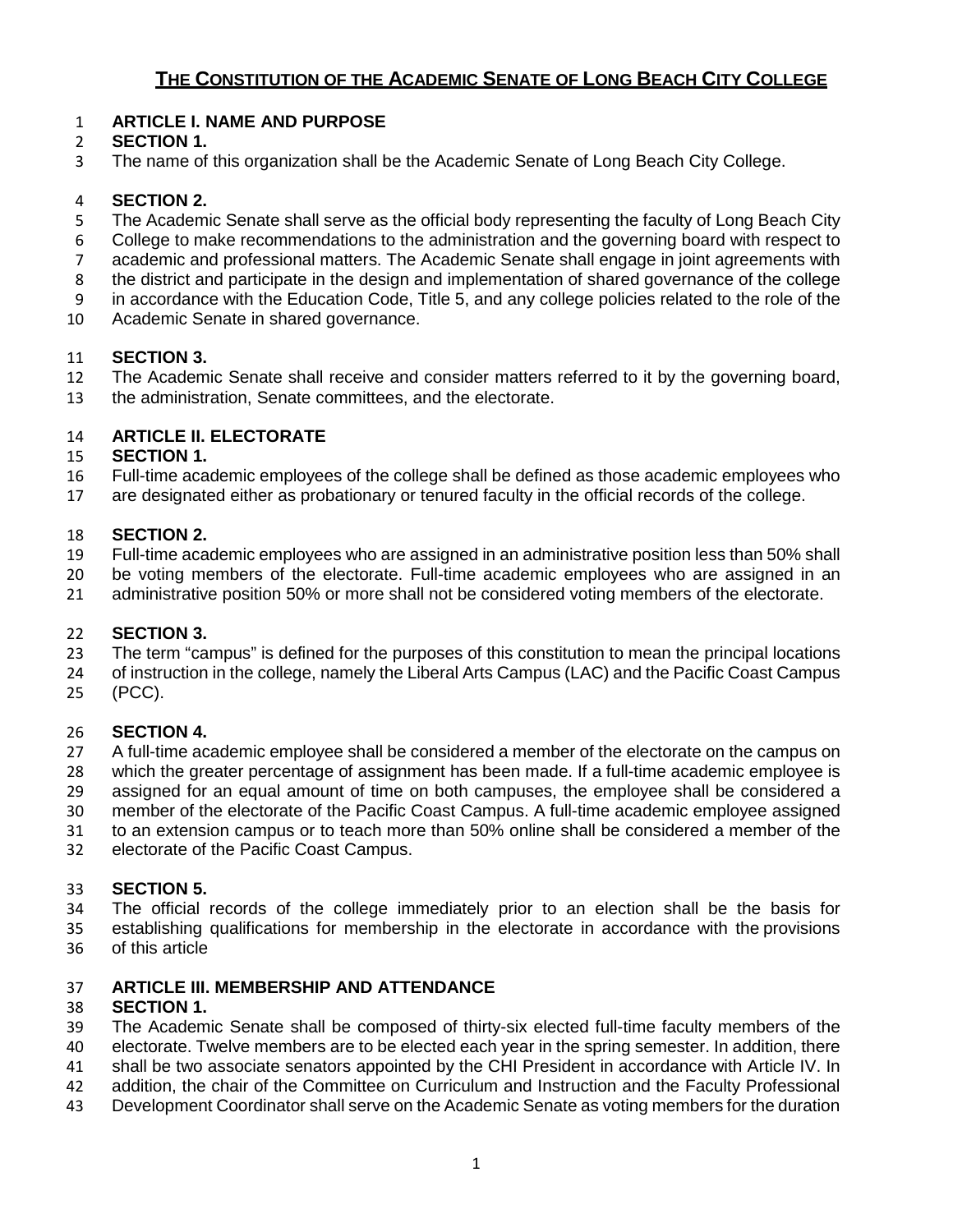- of their terms of office. The immediate past president shall be an ex-officio member of the
- Academic Senate, but without a vote, unless also serving as an elected member.

# **SECTION 2.**

- The elected members of the Academic Senate from each campus shall be chosen by a
- democratic process through secret ballot by a plurality of the electorate who vote on the campus which they represent.

## **SECTION 3.**

- The number of members on the Academic Senate from each campus shall be in proportion to the
- number of members of the electorate on each campus.

# **SECTION 4.**

- The elected members of the Academic Senate shall be members of the electorate and may stand
- for election during the second semester of the second year of full-time employment with the college and thereafter.

# **SECTION 5.**

- A full-time academic employee with a partial assignment in the classroom and a partial
- assignment in an administrative capacity shall not be eligible for election as a senator. If assignment to an administrative capacity occurs during a senator's term of office, the senator
- shall resign and be replaced by the first alternate from the most recent election's list of alternates.

# **SECTION 6.**

- The term of office for members of the Academic Senate shall be for three years beginning on the first day of the fall semester each year. Newly elected members of the senate shall be invited to
- attend the final senate meeting of the spring semester. They shall have no vote until their terms
- begin but shall be entitled to vote for those Senate officers who are elected at the last spring
- meeting of the academic year.

# **SECTION 7.**

- Whenever a member of the senate has been absent (excused or non-excused) from three consecutive regular meetings of the senate or has been absent from six meetings during the academic year, the Academic Senate shall request that the Senate secretary/treasurer conduct an investigation of the circumstances. The Academic Senate may declare the position vacant by a two-thirds vote of the members present and voting. A member of the senate who takes a leave of absence or sabbatical from the college for a semester or longer or whose position has been declared vacant by the Senate shall be replaced by the first alternate from the most recent election list of alternates. The alternate will serve the remainder of the member's term. If no alternate is available to serve, an election for an alternate will occur. Alternates will be chosen or elected from
- the appropriate campus.

# **ARTICLE IV. ASSOCIATE MEMBERS**

# **SECTION 1.**

- Part-time academic employees shall be defined as those academic, non-administrative persons
- who are not full-time academic employees of the college but who have an hourly assignment to
- teach one or more classes or to serve as part-time counselors, librarians, campus nurses, or
- learning center academic employees.

# **SECTION 2.**

The CHI President shall appoint two faculty representatives to serve as associate senators. These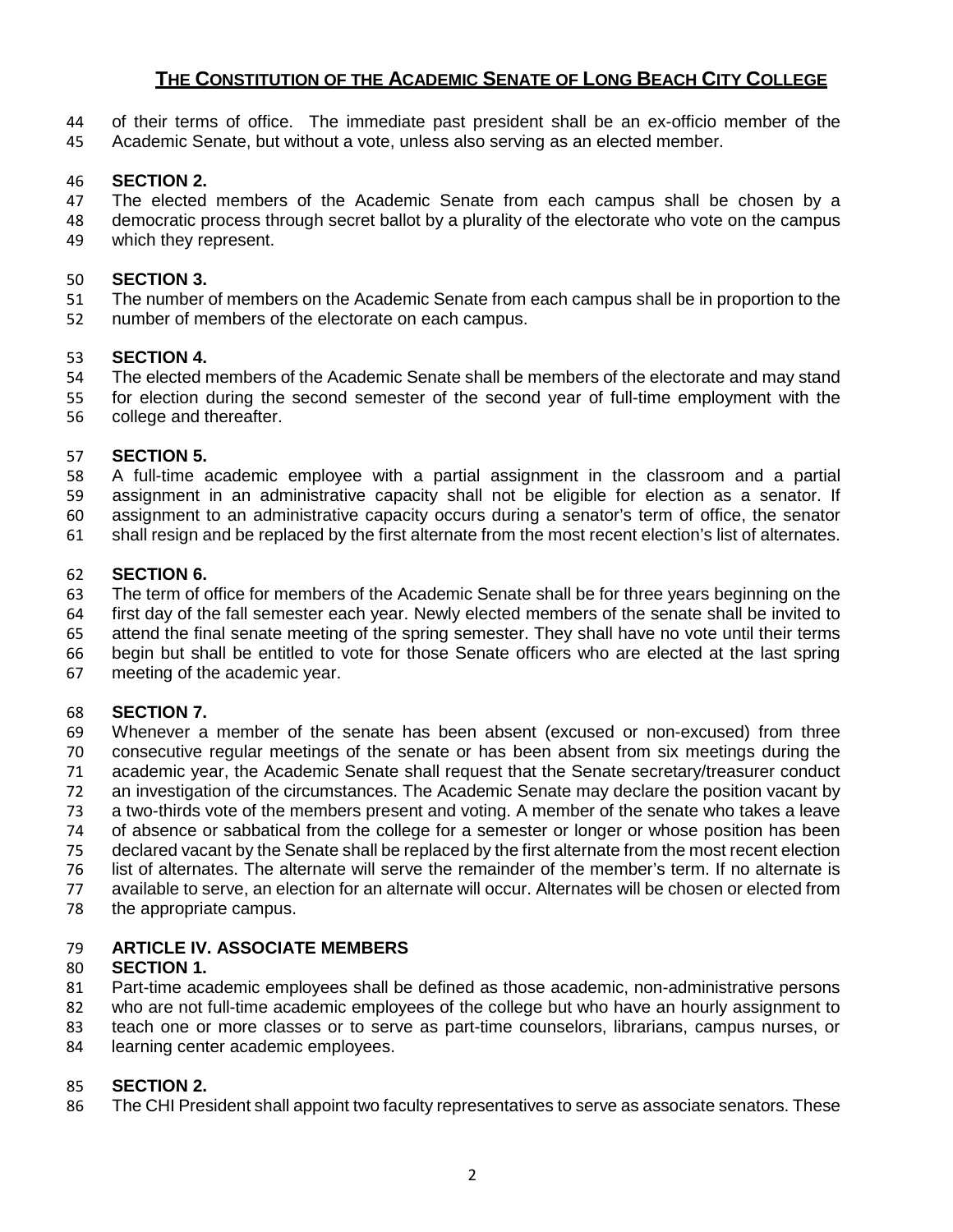representatives shall be part-time academic employees of the college.

#### **SECTION 3.**

- Associate senators shall be full voting members of the Academic Senate. Terms of associate
- senators shall be three years and shall begin at the start of the spring semester following election
- in the fall.

#### **SECTION 4.**

 If an associate senator is no longer able to serve, the CHI President will appoint a new faculty representative to the complete that person's term.

# **ARTICLE V. OFFICERS AND EXECUTIVE COMMITTEE**

# **SECTION 1.**

- The Academic Senate shall choose from among its own members an executive committee which
- shall include a president, an assistant president, a secretary/treasurer, two LAC representatives,
- one PCC representative, and one legislative liaison. The executive committee shall also include
- the president-elect, the chair of the Committee on Curriculum and Instruction, the Faculty
- Professional Development Coordinator, and the past president of the Senate as members.

# **SECTION 2.**

- New and continuing members of the Senate shall elect the officers of the executive committee during the last Senate meeting of the spring semester. The term of each officer shall vary according to the duties performed by that office. The past president, the chair of Committee on Curriculum and Instruction, and the Faculty Professional Development Coordinator shall be ex- officio members of the executive committee. The chair of the Committee on Curriculum and Instruction, and the Faculty Professional Development Coordinator shall serve as officers for the 110 length of their terms. All other officers shall serve a term of two years beginning on July  $1<sup>st</sup>$  and continuing for the length of a two-year term. Officers, including the president, may serve for no more than two consecutive terms in any one office. The president-elect becomes the president 113 on July 1<sup>st</sup> and continues for the length of the two-year term. If there is no president-elect, an election will be held for president at the last meeting of the spring semester. Once in office, the president serves for two full academic years, to include the summer, fall, winter, and spring terms. When the president has indicated that s/he is completing his or her last full academic year as president, the spring election will include the position of president-elect. The president-elect will
- be an ex-officio member of the executive committee during the following academic year.

# **SECTION 3.**

- The assistant president or designee from the senate shall conduct the election of officers and representatives of the senate in accordance with the senate bylaws. The assistant president appoints the Academic Senate representatives for tenure review committees in consultation with
- CCA and the Academic Senate president.

#### **SECTION 4.**

 The assistant president shall temporarily fulfill the responsibilities of the president if the president is unavailable to serve.

#### **SECTION 5.**

- In the event that an officer or representative of the Academic Senate shall resign or become
- unable or ineligible to serve, the Senate shall elect a successor to serve the unexpired portion of
- the term.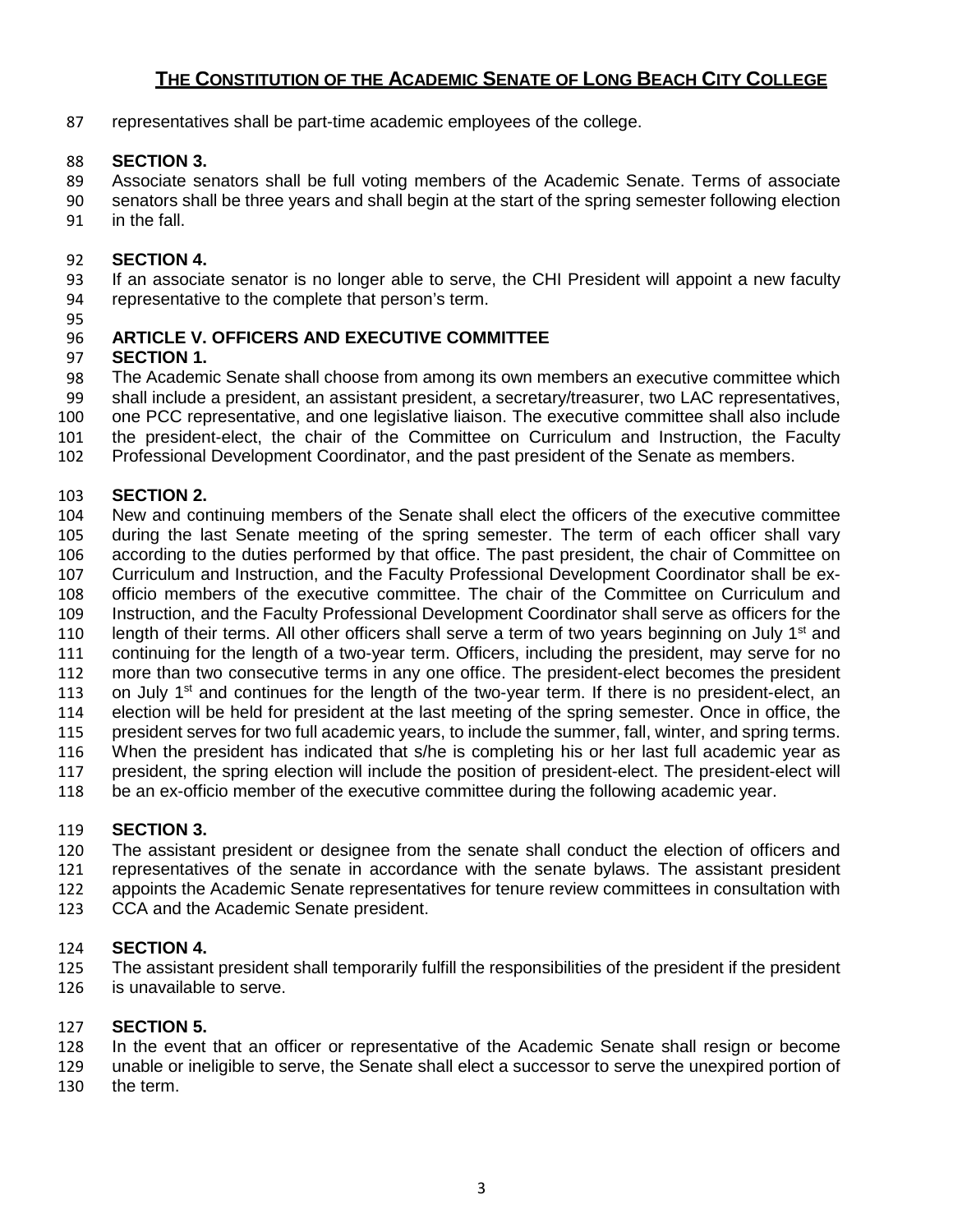#### **SECTION 6.**

- A recall election for any elected officer can be initiated by a petition signed by over 50% of the voting body
- of the Senate. The petition should be submitted to the Academic Senate administrative assistant. A special
- meeting will be set up for the senators to discuss the petition. At the end of that meeting senators will
- vote on the removal of the officer being recalled.

#### **ARTICLE VI. MEETINGS**

#### **SECTION 1.**

 The Academic Senate shall hold at least sixteen Senate meetings during the school year on a schedule established annually and distributed to all members of the electorate before the first senate meeting of the school year. All meetings of the Academic Senate shall be conducted in accordance with the requirements of the Ralph M. Brown Act (Brown Act) which is found in

California Government Code Sections 54950-54963.

#### **SECTION 2.**

 An agenda containing the date, time, place, and items of business of all regular meetings shall be sent through campus electronic mail to the full-time faculty, president and board of directors of

- 146 the hourly instructors' bargaining unit, administration, and Board of Trustees seventy-two hours
- in advance. The agenda shall be posted online. Special meetings require at least two day notice.

#### **SECTION 3.**

 Special meetings of the Academic Senate may be called by the president of the senate or by petition of one-third of the elected members of the senate. In the absence of a quorum at any special meeting, if one-third of the elected members are present, the members present may constitute themselves as an interim committee of the senate for the purpose of making

- recommendations, but any such recommendations shall be subject to ratification by the senate at
- the next regular meeting.

#### **SECTION 4.**

 All meetings shall be open to members of the full-time and hourly faculty, the campus community and the public.

#### **SECTION 5.**

The Academic Senate may be called into closed session in accordance with the requirements of

 the Brown Act. Only elected senators, associate senators, the immediate past president, and legal counsel shall be present at a closed session.

#### **SECTION 6.**

 Meetings of the electorate may be called by a vote of two-thirds of the members of the Academic Senate or by a petition signed by a majority of the electorate (as defined in Article II, Section 4).

#### **SECTION 7.**

 A majority of the elected members of the Academic Senate shall constitute a quorum. In order for the senate to conduct business, a quorum must be present.

#### **SECTION 8.**

In matters of procedure not otherwise provided for, Robert's Rules of Order, latest edition, shall

171 be the official guide. The president of the Senate may appoint certain Senate members to serve

- as parliamentarian or alternate parliamentarian. The appointments shall be subject to confirmation
- by the Senate. The term of the parliamentarian shall coincide with the term of the Academic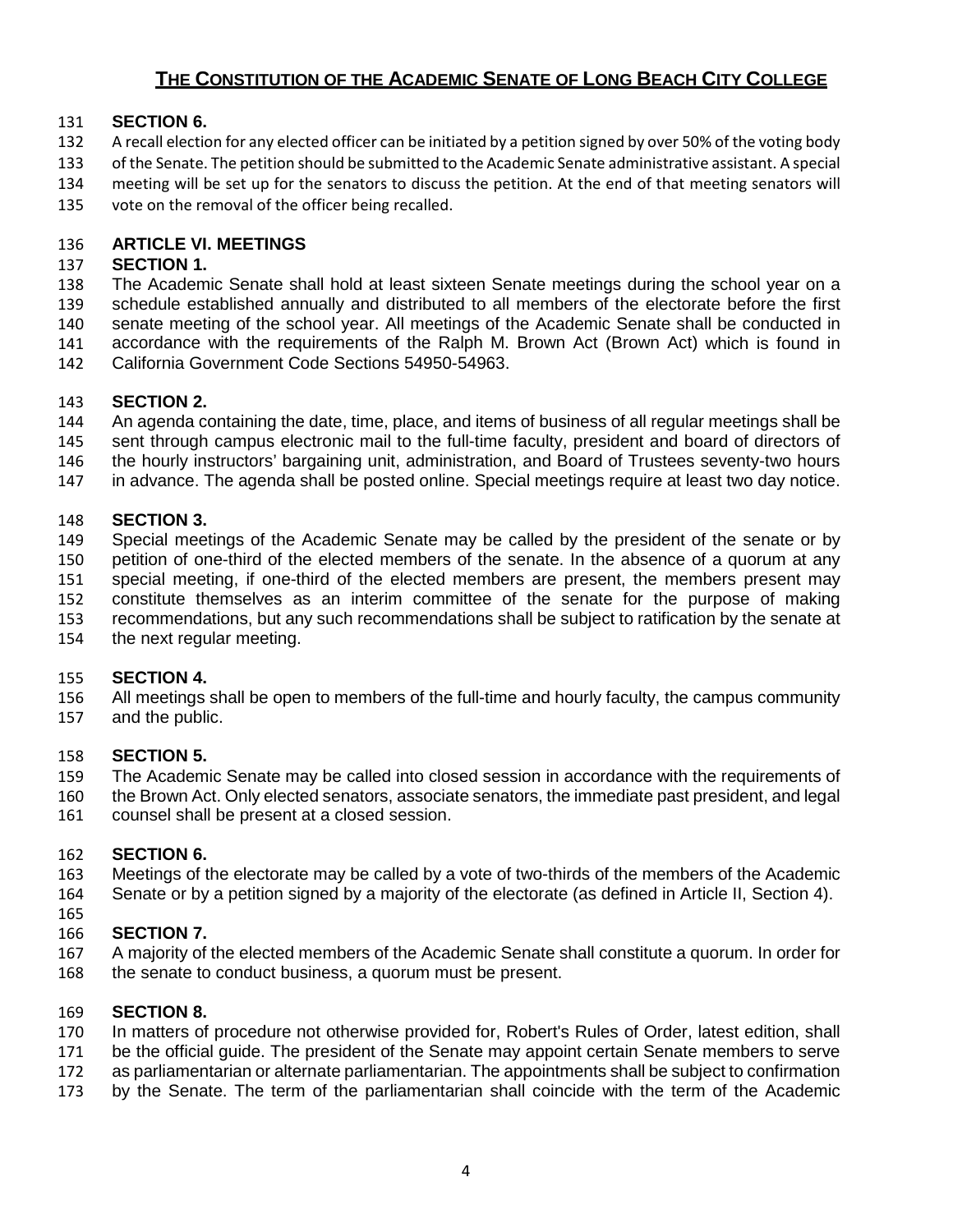Senate president.

## **ARTICLE VII. ITEMS OF BUSINESS**

## **SECTION 1.**

 Members of the college shall submit to the president of the senate all items of business which 178 they wish to be considered at any meeting.

#### **SECTION 2.**

All items of business to be brought to a vote shall be published on an agenda issued with the call

for the meeting, except that items of business may be placed on the agenda at any meeting by a

two-thirds vote of the members of the senate present in accordance with the criteria for exigent

circumstances outlined in the Brown Act. When possible, written handouts on items of business

will be distributed before or during the meeting.

# **SECTION 3.**

The members of the electorate may submit in writing concerns and recommendations to the

- Academic Senate through any member of the senate or directly to the president of the Senate.
- For this purpose, the president of the Senate shall survey all members of the electorate once a
- year about concerns and recommendations of general interest to the electorate.

#### **SECTION 4.**

- The recommendations of Senate taskforces shall be presented to the Academic Senate for action
- and forwarding through proper channels.

# **SECTION 5.**

The Academic Senate shall consider action items using the written resolution and motion process.

- Resolutions shall be presented to the Senate in writing for first and second reading. Only in
- exceptional circumstances shall the Senate act on a resolution at first reading. At second reading,
- all resolutions will be attached to the Senate meeting agenda and distributed per Article VI, Section 2.

#### **SECTION 6.**

 Any item of business which has been passed by the Academic Senate shall be by a vote of a simple majority of senators present.

#### **SECTION 7.**

 Any recommendation which the Academic Senate has considered and has failed to pass shall be referred to the electorate upon the petition of ten percent of the electorate.

#### **SECTION 8.**

 Any recommendation referred to the electorate by the Academic Senate and approved by a majority of those voting shall be forwarded in writing by the Academic Senate to the administration and/or the governing board as the recommendation of the electorate. The manner in which the recommendation was forwarded shall be reported at the next regular meeting of the Senate and

shall be reflected in the minutes of that meeting.

# **SECTION 9.**

 The findings, views, and recommendations of the Academic Senate shall be presented in writing to the governing board through regularly established administrative channels. However, the

- Senate, after consultation with the administration, may present such findings, views, and
- recommendations directly to the governing board in accordance with Title 5, the Education Code,